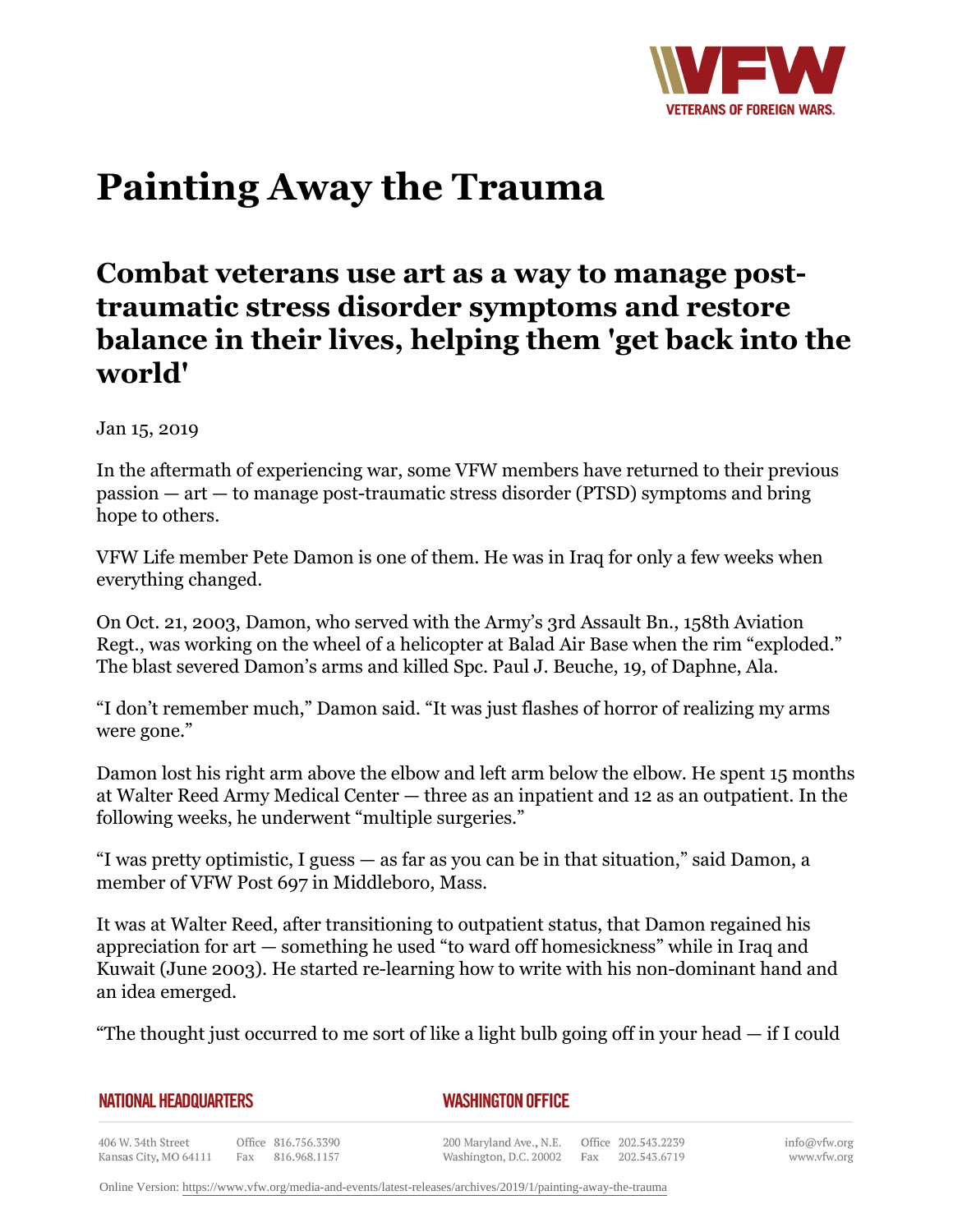draw simple shapes to make up letters, I could also draw pictures," Damon said. "For some reason, this was a big spiritual boost to me."

#### **'BRUSH WITH DEATH'**

Damon said he started having panic attacks about one year after the incident, not knowing that he was experiencing PTSD symptoms. He was diagnosed in 2014.

"I felt that saying I had, or being diagnosed with, PTSD would be something that only someone going through something much more stressful like combat [would experience]," Damon said. "But I've come to realize that any trauma can cause PTSD. So painting helps me deal with that a lot."

Damon also opened True Grit Art Gallery in Middleborough, Mass., in 2015.

"[Running the gallery helps] keep my mind pristine, occupied and healthy," Damon said.

Before being injured, Damon said, he viewed drawing as a "novelty." But his outlook has changed.

"I guess having a brush with death kind of wakes you up in a lot of ways [and] makes you focus on different things in life," Damon said. "You get a different way of looking at life, and focusing on important things, and art helps me to do that."

He said he is inspired by "simple American scenes," architectural subjects and how "light affects objects or the world around us."

"I paint by inspiration," Damon said. "These are just little dramas in the universe that affect me in some way."

Because he cannot grip utensils as he did before his injury, Damon said it takes a "little finesse" to paint.

But he developed his own style to accommodate his prosthetics.

"[My style has] sort of evolved because of my limitations," Damon said. "If you look at my paintings, there are a lot of broken lines because I don't have a lot of force in my brush strokes. It's sort of a light touch."

### **GROUND ZERO 'WORSE THAN ANYTHING'**

Another veteran, Dave Rogers, commander of VFW Post 2913 in Patchogue, N.Y., initially planned to study forensic psychology and join the FBI. But a broken neck put him on a different path.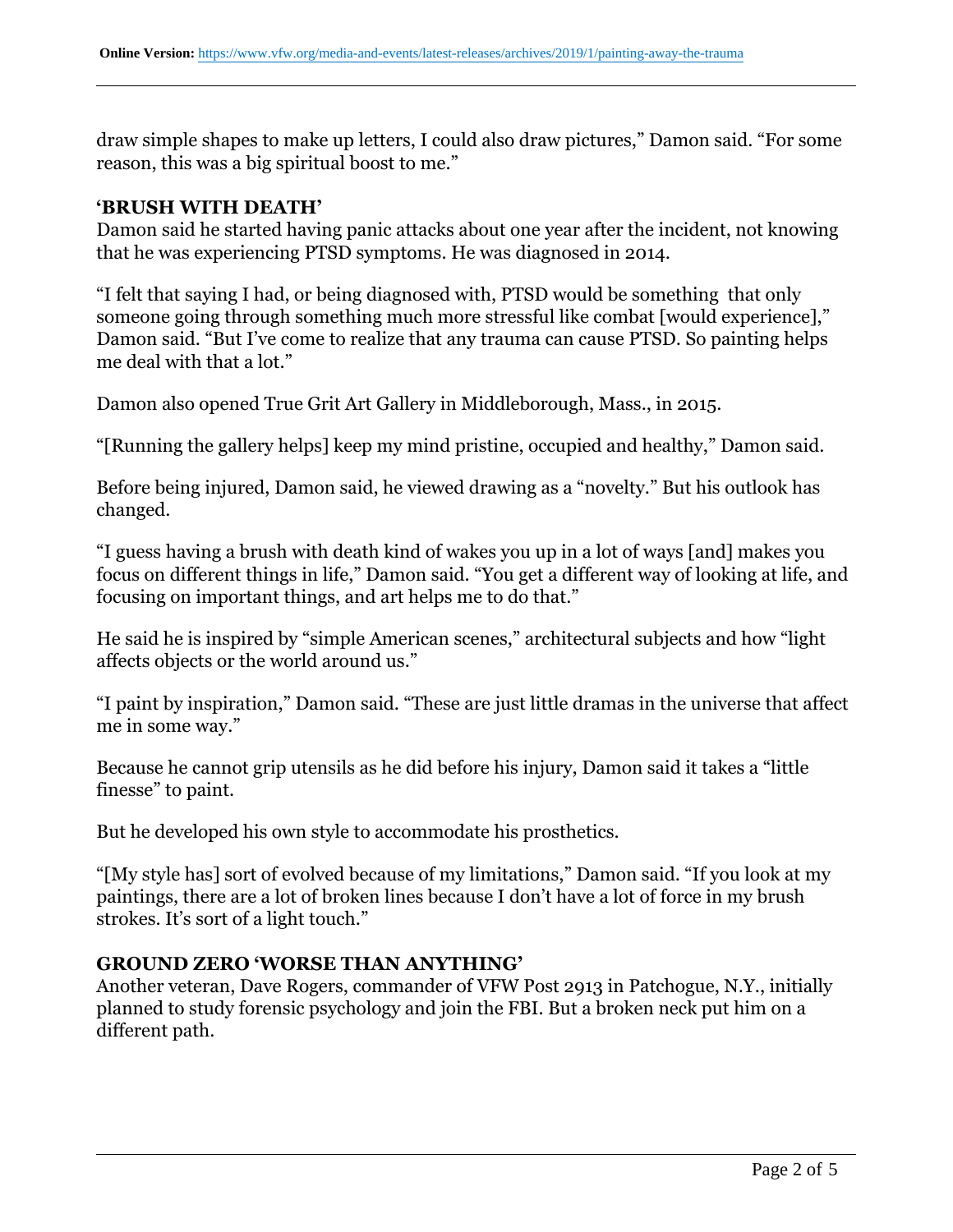Rogers, also a first responder with the 1st Bn., 69th Infantry (New York Army National Guard) at the World Trade Center after the Sept. 11, 2001, terrorist attack, said he learned to "turn things off" while serving in the Army. But his experience at Ground Zero "opened all the flood gates."

"It was worse than anything I've ever experienced," said Rogers, who served in the Army's 224th Military Intelligence Bn., 24th Infantry Division, (Hunter Army Airfield) in Iraq (1990-91) and Headquarters Co., V Corps in Bosnia (1997) as an infantryman and utility supply specialist.

#### **'STRUGGLE EVERY DAY'**

On Sept. 13, 2001, at Ground Zero, he was involved with search and rescue operations when the front of Building 7 started to fall.

"I was helping people get out when I was knocked over and hit my neck and head," Rogers said. "I then had to jump on a boat by the dock to get out of the area until all was clear. The jump was about 10 feet down, and I hit my back in the landing."

From there, Rogers said, "everything went to mush, basically." With help from a therapist, he rediscovered his passion for art. Being an artist has helped him release frustrations and "get back into the world."

"When I got out, I was lost for a while," said Rogers, who was medically discharged from the Army in 2005. "I didn't know what I was going to do with my life. Art basically brought me back."

He was working in China as an English and art professor with WuYi University in Jiangmen, where he had his first art show. Since then, Rogers' work has been seen in 11 countries.

"I still struggle every day," said Rogers, who was diagnosed with PTSD in 2007, "but going to the shows — like when they're my shows and I know I have to go — has basically forced me to come out of my shell. I would say my art is kind of like my service dog…It forces me to get out in the world."

Rogers said one of the "great" aspects of art is that it's a vehicle for "releasing a story" whether or not those viewing the final piece fully understand what it's about.

"If I paint the World Trade Center, obviously [people know I'm] talking about the World Trade Center," Rogers said, "but I can do paintings that relate to me and my life, and people may not understand that I'm talking about my PTSD or my struggle. But to me I am."

#### **VETERANS 'OPEN UP' THROUGH ART**

In rekindling his own passion, Rogers gained a desire to create an art program for veterans,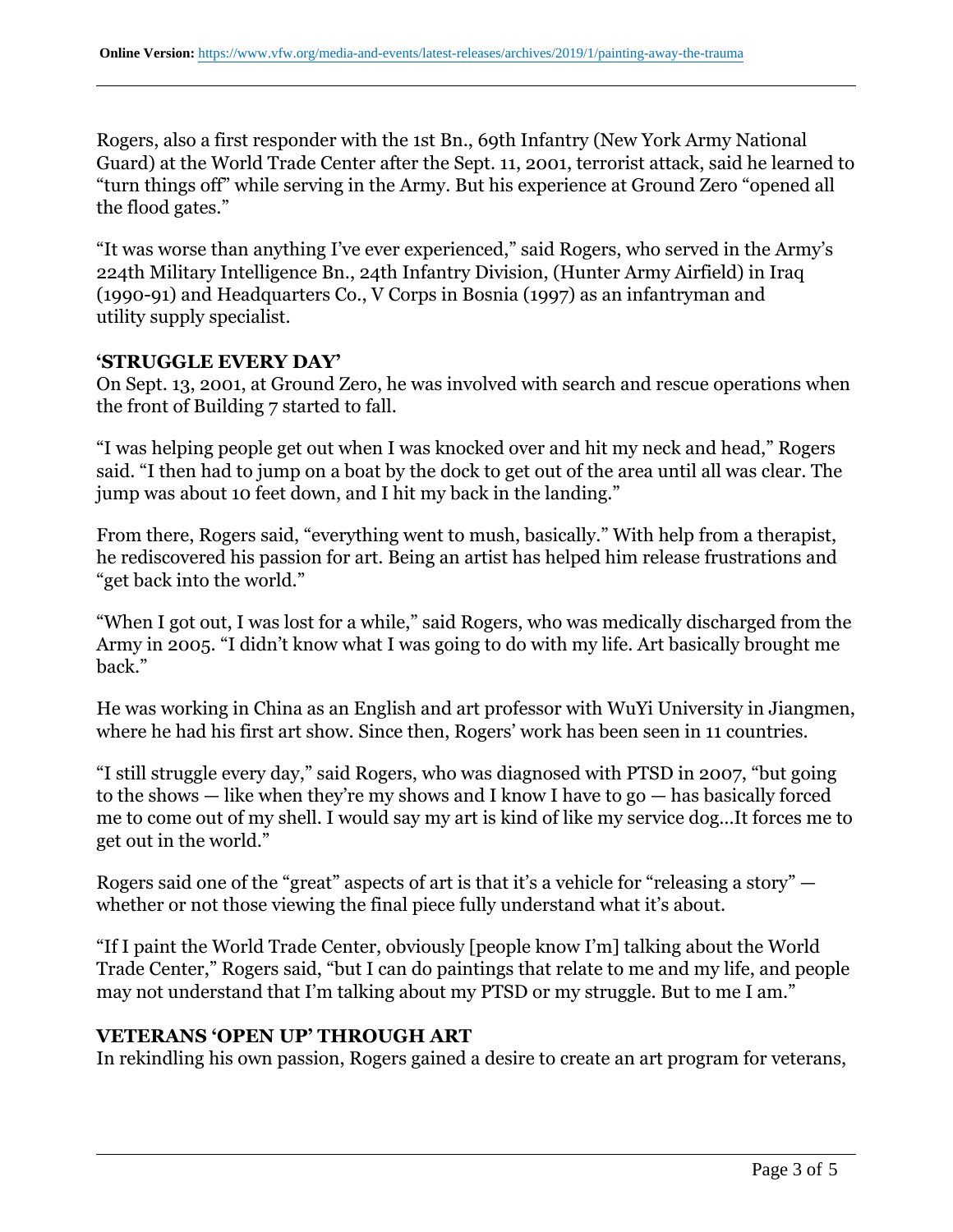which he did in 2012. Classes are held four to five times per year either at the Post itself, or Long Island University (LIU), where Rogers earned a master's degree in fine arts.

The workshops draw about a dozen veterans, according to Rogers, who range from the Vietnam and Korean wars to Iraq, Afghanistan and Gulf wars. LIU professors and art therapy students volunteer to teach the workshops. Classes also are offered to veteran family members.

"[One veteran has] really opened up a lot because he's in a setting with other veterans," Rogers said. "The art therapy students are so helpful. The professors are very understanding and helpful. He now feels comfortable."

### **'PAINT WHAT I FEEL'**

And while that's exactly what Rogers aimed for, his mission is two-fold — he also hopes to attract the next generation of veterans.

"A lot of the younger veterans are really looking for new avenues and new things to do," Rogers said. "The traditional fundraisers that we did many years ago, they're still good, but they're not everything. You've got to look for other ways to reach people."

Serving in the Army has allowed Rogers to view his art from a different perspective.

"I used to paint what I saw," Rogers said. "Now I more paint what I feel."

He allows the colors he puts on the canvas to represent his emotions.

"I've learned that certain colors represent part of who I am," Rogers said. "When I use a lot of red in a painting, I'm talking about my anger."

Additionally, the authors of "Art Therapy for Combat-Related PTSD: Recommendations for Research and Practice" state that art therapists have reported "remarkable results" in their work with combat veterans.

Kate Collie and David Spiegel, of Stanford University; Amy Backos, of the San Francisco VA Medical Center; and Cathy Malchiodi, of the American Art Therapy Association, note that previous research has found that art therapy "provided pleasurable distraction in conjunction with exposure to difficult content and thus allowed traumatic material to be processed without the negative short-term side effects of verbal introspective interventions."

As a self-proclaimed "old-school artist," Rogers said he makes his own paint. That, and his artwork in welding and sculpting, provides what he calls a "physical-ness," that improves his mental health.